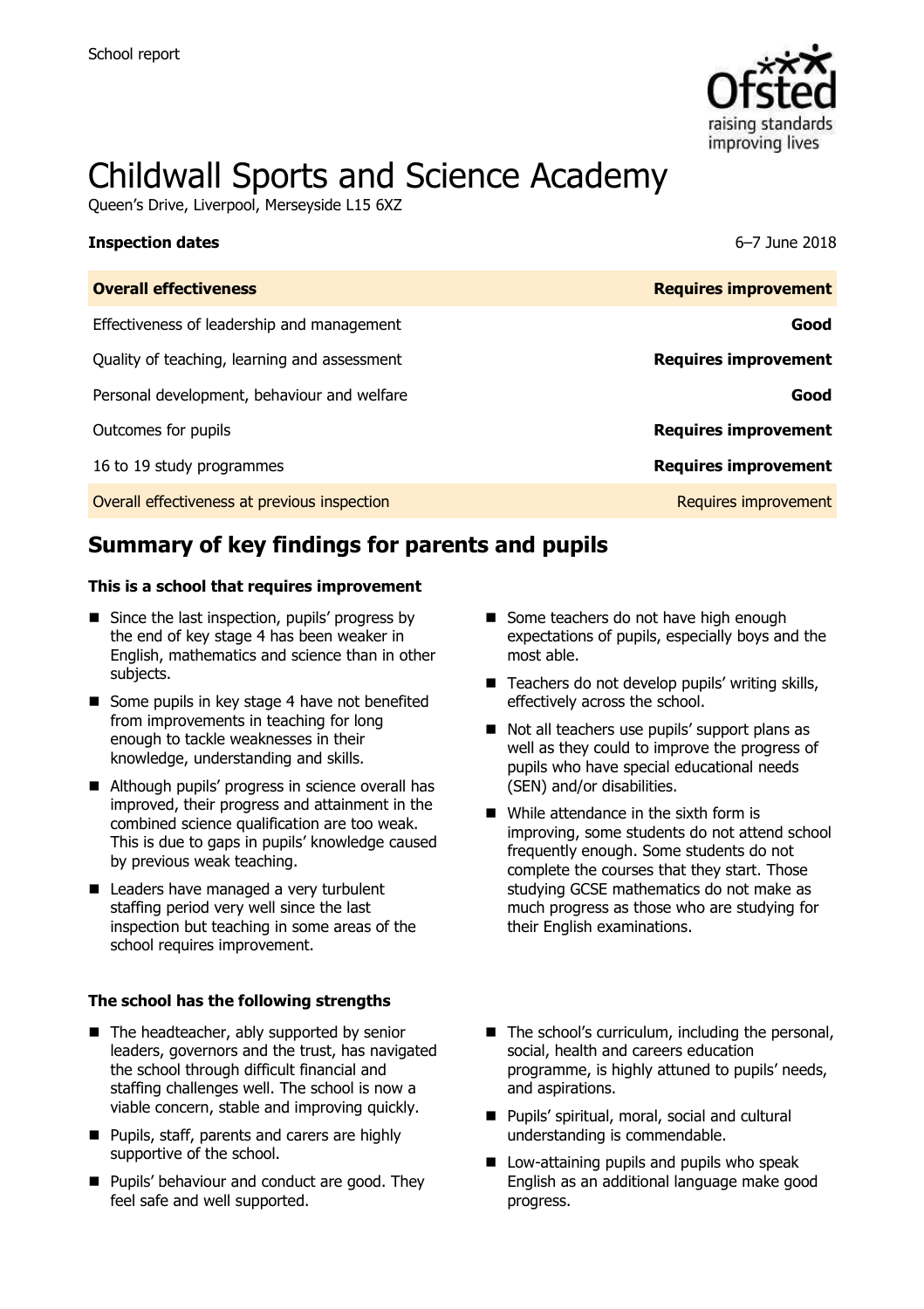

# **Full report**

### **What does the school need to do to improve further?**

- $\blacksquare$  Reduce the variation in teaching so that pupils, especially those in key stage 4, make stronger progress in English, mathematics and science by ensuring that teachers:
	- have high expectations of what boys and the most able pupils can and should be able to do for their age and ability
	- provide more effective support to pupils who have SEN and/or disabilities
	- develop pupils' writing skills systematically
	- strengthen plans for teaching the combined science qualification.
- Improve the leadership of the sixth form further by:
	- further developing strategies to ensure that students do not drop out of their courses or the sixth form
	- improving the progress of those students who are studying GCSE mathematics
	- refining strategies to improve students' attendance.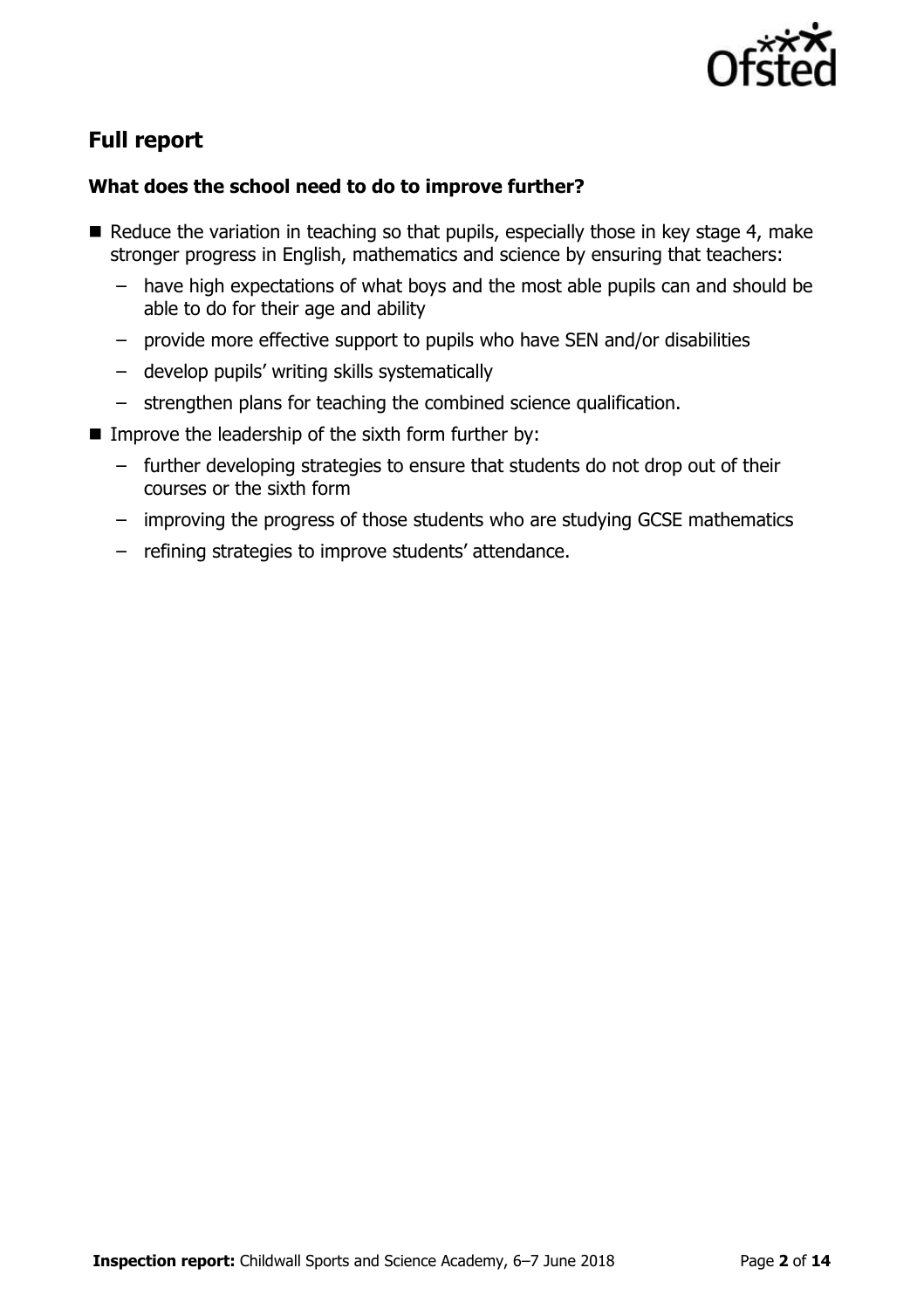

# **Inspection judgements**

#### **Effectiveness of leadership and management Good**

- The headteacher has steered the school successfully through difficult times since the last inspection. Astute decisions made by the governing body, including trustees, have assured the school's financial stability. Since the last inspection, the leadership team has been restructured and a number of teachers have left, and others joined, the school. Despite this, and in a short period of time, teaching has improved in many departments and pupils' progress, including that of disadvantaged pupils, is much stronger than previously. Nonetheless, there is still work to do to reverse the impact of historic weak teaching on current pupils' outcomes, especially for some pupils in key stage 4.
- Leaders' impact on pupils' behaviour and welfare is demonstrable in the school. Members of the school community live up to the school's values and ethos. Staff, pupils and parents speak highly of the school and the supportive and caring environment in which pupils can thrive. Mutual respect abounds.
- Subject leadership, especially in English, science and mathematics, is now strong. As a result of clear expectations and good training, these leaders rigorously monitor teaching and pupils' progress. They put together detailed plans to support pupils' underachievement and they review their effectiveness routinely. As a result, progress in these subjects for current pupils across most of the school is improving quickly. Where there are concerns due to previous weak teaching, robust and effective plans are in place to accelerate pupils' progress.
- The leadership of teaching is strong and improving. Teachers are provided with a range of opportunities to develop their skills, to review their practice and to learn from others. Teaching is monitored rigorously. Leaders have shown a track record of improving weak teaching quickly. However, despite the marked improvements in teaching, some pockets of weaker practice remain in some departments.
- The transformation of the curriculum has been key to the school's success in bringing about improvement. Leaders have responded to the changing assessment and qualification requirements at key stage 4 by refocusing the key stage 3 curriculum to great effect. These adjustments enable younger pupils to acquire skills and knowledge at an appropriate level to prepare them more effectively for the demands of key stage 4. The school's 'Aspire' pathway in Years 7 to 9 is offering the most able pupils tangible opportunities to deepen their thinking skills. This level of challenge is not replicated for those higher ability pupils who are not on this pathway.
- The school's 'Nurture' pathway, which offers vulnerable pupils important emotional and social support and a personalised curriculum, is helping low-attaining pupils make good progress. Pupils have opportunities to study a range of academic and work-related courses in key stage 4. The curriculum is broad and balanced.
- Leaders' work to support pupils' spiritual, moral, social and cultural development is very effective. Pupils speak confidently about their social responsibilities and they regularly get involved in a number of charitable causes. They have a good understanding of the faiths and cultures that make up modern Britain. Pupils relish opportunities to visit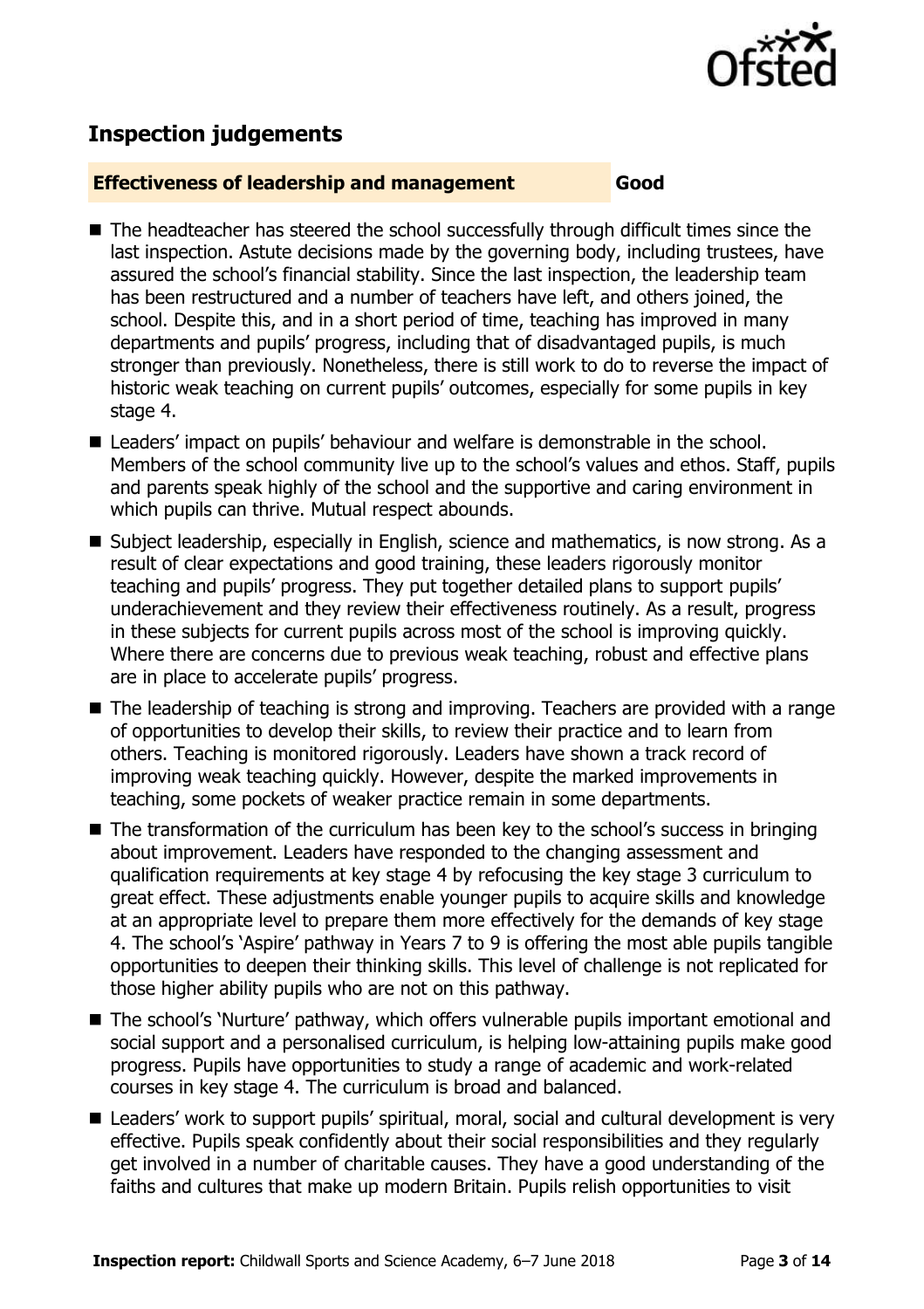

museums, art galleries and the theatre. They have a strong moral compass and as a result, there are few prejudiced-based incidents in school.

- The personal, social, health and careers education is a strength of the school. Pupils and parents value highly the support and wraparound care that staff give to pupils. Anti-bullying organisations, and anti-hate-crime workshops, help pupils to understand the perils of prejudiced-based behaviour. The school's work to support pupils' mental health is well thought out and valued by all.
- Leaders make good use of the additional funding for disadvantaged pupils and pupils who have SEN and/or disabilities. Dedicated staff are employed to support these groups. These staff understand pupils' needs and the barriers to their learning. Many pupils are benefiting from this effective extra support and making good progress as a result. However, leaders' evaluation of this funding is not as precise as it could be to ensure that they achieve the very best value for money.
- Leaders use the Year 7 catch-up funding to good effect. Eligible pupils make rapid progress in their reading and mathematical skills. As a result, many pupils who started the school year needing to catch up are 'school ready' by the time they finish the programmes.
- Careers education, information, advice and guidance are systematically delivered in all key stages of the school. Pupils undertake visits to universities and complete suitable qualifications to develop their employability skills.
- **Pupils studying at off-site provision do so because of serious health, behavioural or** emotional needs. Their progress is monitored closely and they learn and achieve well. There is close liaison between the local authority and the school to ensure that these pupils benefit from safe and purposeful alternative provision.
- The trust has been pivotal to the school's journey of improvement. It has kept sound oversight of the school's finances and helped to assure its future. It has supported the school to strengthen subject leadership, especially in science and mathematics. The main school in the trust has provided effective support to develop the school's curriculum and to verify leaders' and teachers' judgements about pupil assessments. The trust's director of school improvement provides leaders with a realistic view of the school's performance.

### **Governance of the school**

- The governing body of the school has been transformed over recent years. As a result of an audit of governance, the make-up of the governing body has been carefully restructured and its membership is highly skilled. The governing body has demonstrated strong skills in challenging leaders. This has contributed to the rapid improvements over the last two years.
- Governors undertake regular training to update their skills. The committees are effective in monitoring different areas of the school. Middle and senior leaders provide governors with focused presentations about the effectiveness of their work. These leaders are challenged robustly when performance is not at the required level. This close monitoring has led to significant changes in staffing, including at leadership level, but more importantly, improvements to the quality of teaching and pupils' outcomes.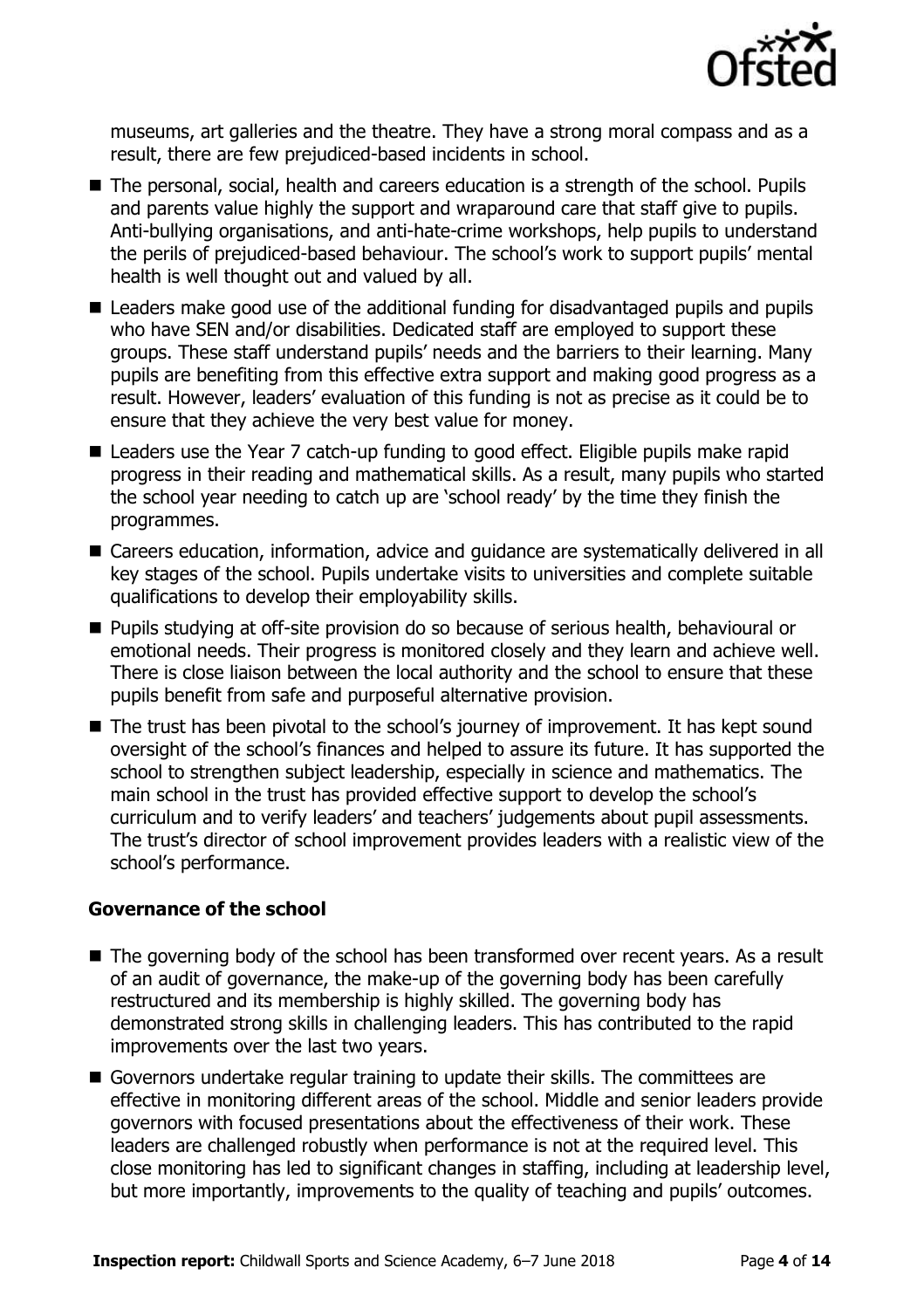

- The governing body monitors the school's spending of government funding regularly. They recognise that some of the evaluations of the impact of this spending are not as sharp as they could be to ensure the very best value for money.
- Governors are highly ambitious for the school. They are relentless in ensuring that school leaders tackle weaknesses robustly. They have made astute recruitment decisions for the teaching and leadership team.
- Governors have actively encouraged strong parental links and community support. As a result, the number of pupils on roll is set to rise year on year. The very positive feedback from parent surveys is a strong indication of the faith parents have in the school.

### **Safeguarding**

- The arrangements for safeguarding are effective.
- Leaders are highly trained and knowledgeable. The systems set up to support pupils who are subject to child protection or support are comprehensive.
- The designated safeguarding leader has been instrumental in ensuring that pupils requiring the highest levels of need are receiving the external support they need from professional bodies in the local authority.
- Leaders are well aware of the local risks to the school community. They have developed the curriculum well to mitigate them. The pastoral curriculum is focused well on issues such as gang-related crime, child sexual exploitation, threats of extremism and online safety. As a result, leaders protect pupils extremely well.
- **Pupils and parents agree that the school is a safe place. Pupils told inspectors that they** have full faith that the adults in the school would help them if they had a worry or a concern.

### **Quality of teaching, learning and assessment Requires improvement**

- Teaching is improving rapidly in the school. However, there are still some pockets of weaker teaching practice in some subject departments.
- Some teachers do not insist that the most able complete the more challenging tasks which are routinely set. Consequently, these pupils do not practise writing in more depth, or thinking more deeply about the work that they do, often enough. This hinders their progress.
- While boys demonstrate confident oral skills in class, their written work does not reflect their understanding. Some teachers are not insistent enough that sufficient work is completed and to the required standard. Boys' performance, especially at key stage 4, lags behind that of girls in many subjects.
- Teachers' focus on extending pupils' communication and reading skills is making a real difference. Teachers provide opportunities for pupils to work in groups to extend their confidence. Most pupils read fluently and demonstrate strong comprehension skills.
- Teachers' strategies to support pupils' writing skills are variable across the school. In some subjects and classes, pupils use their grammar, spelling and punctuation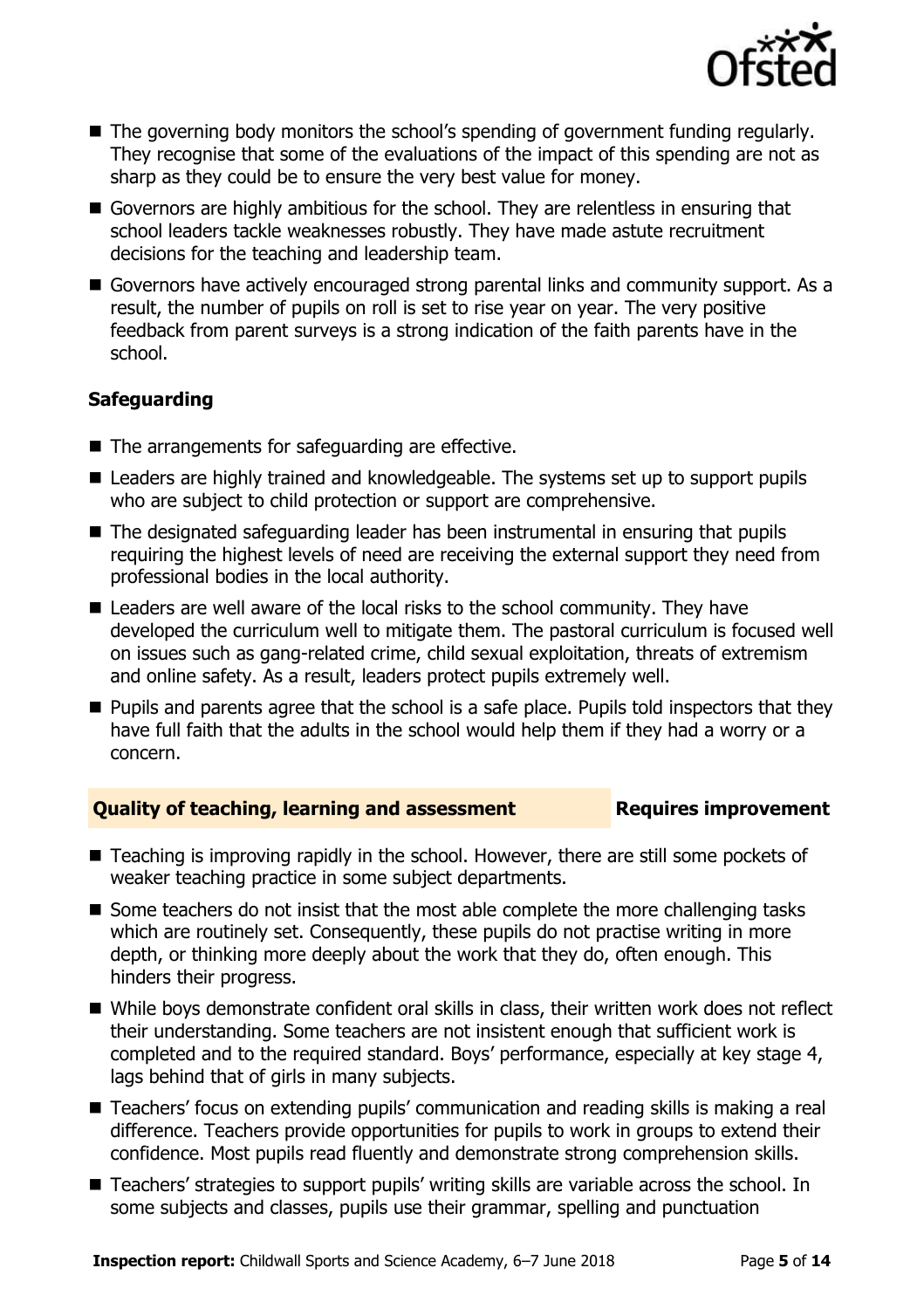

knowledge well to structure their writing accurately. Elsewhere, teachers provide little or no guidance to develop pupils' writing. Consequently, pupils continue to make basic errors and do not build up the stamina to write at length.

- Teaching in key stages 3 and 4 supports lower ability pupils well. Teachers provide a good structure for these pupils to access their work. Teachers provide support based on an informed picture of pupils' emotional and social needs well.
- Teachers do not consistently make use of pupils' support plans effectively to help pupils who have SEN and/or disabilities. This is especially true in key stage 4. As a result, the progress that these pupils make across the school is too variable.
- In Year 10, improved teaching in English, mathematics, science and humanities subjects is helping pupils to make better progress overall. In many cases, this is because teachers are effective in closing gaps in pupils' knowledge and understanding caused by previous weak teaching. Leaders have addressed weaknesses in mathematics and science, but there remain pockets of weakness, such as pupils' progress in the combined science qualifications.
- Teachers are confident in the key stage 4 qualifications and assessment requirements. Their subject knowledge is strong. As a result, they have brought about rapid improvements in the quality of the curriculum and many more pupils than previously are making the progress that they should.
- Teachers' questioning skills are effective. Teachers layer their questions well to build and test pupils' understanding. On many occasions, teachers target their questions well according to pupils' ability.
- The impact of teaching on pupils' progress is effective in key stage 3. This is because the curriculum is well thought out and stronger teaching has prevailed for longer. Teachers use interesting resources to motivate and challenge pupils.
- In Year 7, teachers, especially in English and mathematics, have a clear understanding of pupils' previous assessments and starting points, so they adapt their teaching well to address any gaps in pupils' knowledge and skills. They move the most able pupils on in their learning quickly.
- **Pupils develop their skills and knowledge increasingly well in their 'option' subjects at** key stage 4, especially in the non-GCSE subjects. Teachers encourage pupils' enjoyment of the practical aspects of the course by selecting interesting and motivating stimuli. Pupils speak highly of their enjoyment of these courses.
- Teachers' assessments are rigorously standardised and checked using a range of school-to-school support activities and external specialist consultancy. This has led to more focused improvement planning with a particular focus on boys and the most able pupils.

### **Personal development, behaviour and welfare Good**

#### **Personal development and welfare**

■ The school's work to promote pupils' personal development and welfare is good.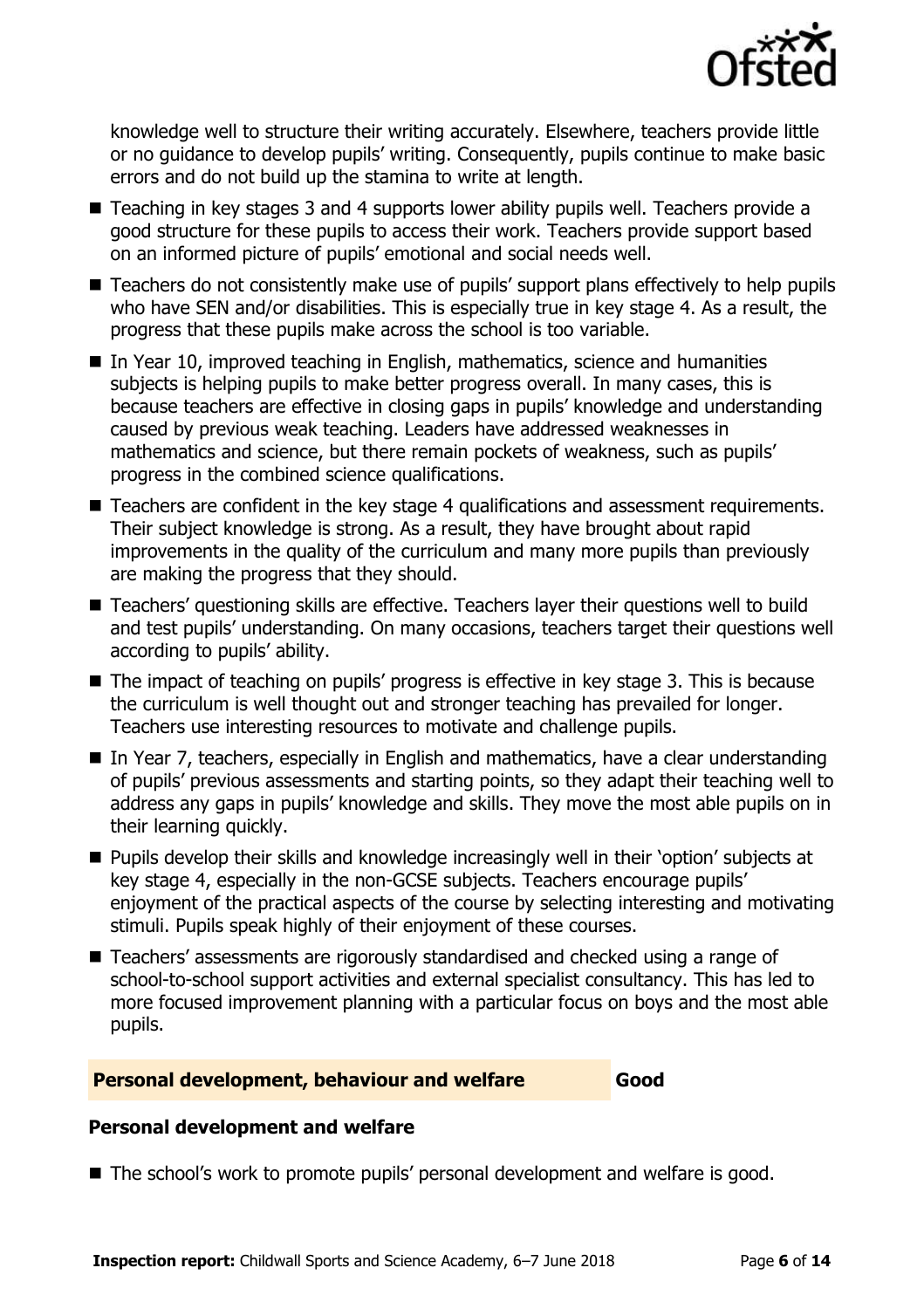

- The school has effectively developed pupils' spiritual, moral, social and cultural understanding. Pupils are highly accepting of the differences between themselves and others. They speak positively about other faiths and cultures and they have a good understanding of diversity in modern Britain. Incidents of racism, homophobic prejudice and bullying are rare.
- The school has strong links with external organisations to support pupils' understanding of sexual health and relationships, racism and hate crime. Pupils are aware of their responsibilities towards each other and their community.
- **Pupils'** mental health is supported well. They speak confidently about strategies to help them manage their anxieties as teenagers.
- **Pupils' participation in extra-curricular clubs and activities, including during their** lunchbreak, is increasing.
- **Pupils are aware of what constitutes 'risky' behaviours. They understand the dangers of** drug and alcohol misuse and they know the features of healthy relationships.
- Vulnerable pupils are supported well through the pastoral system and the curriculum.
- A range of agencies help to support pupils receiving off-site education. These pupils and those deemed vulnerable in school are given sensitive support.

### **Behaviour**

- The behaviour of pupils is good.
- **Pupils'** conduct around the school and their appearance are mostly exemplary; they are polite and respectful to their peers and to adults. They represent their school well during sports events and school trips.
- Incidents of poor behaviour and the proportion of pupils excluded from school temporarily have decreased rapidly. This is due to teachers' effective use of the behaviour system and improved pupils' attitudes.
- Leaders have been particularly effective in improving pupils' attendance to school. Disadvantaged pupils now attend school more regularly. Close links with parents and the use of the school minibus to collect those pupils at risk of not attending school have been particularly successful in reducing absence rates.
- The numbers of incidents of bullying, other anti-social behaviour or disruption to lessons are low. This because of the school's improved learning culture.
- **Pupils attending off-site provision have improved their behaviour.**

### **Outcomes for pupils Requires improvement**

Pupils' progress improved markedly at the end of 2017. Year 11 pupils made similar progress as other pupils nationally in a range of subjects. However, the progress that they made in English, mathematics and science was below average. The improvements in pupils' progress are being sustained. Current pupils in Year 11 are making similar progress as those pupils who left key stage 4 in 2017 because leaders have strengthened teaching. Nevertheless, some of these pupils, and some pupils in Year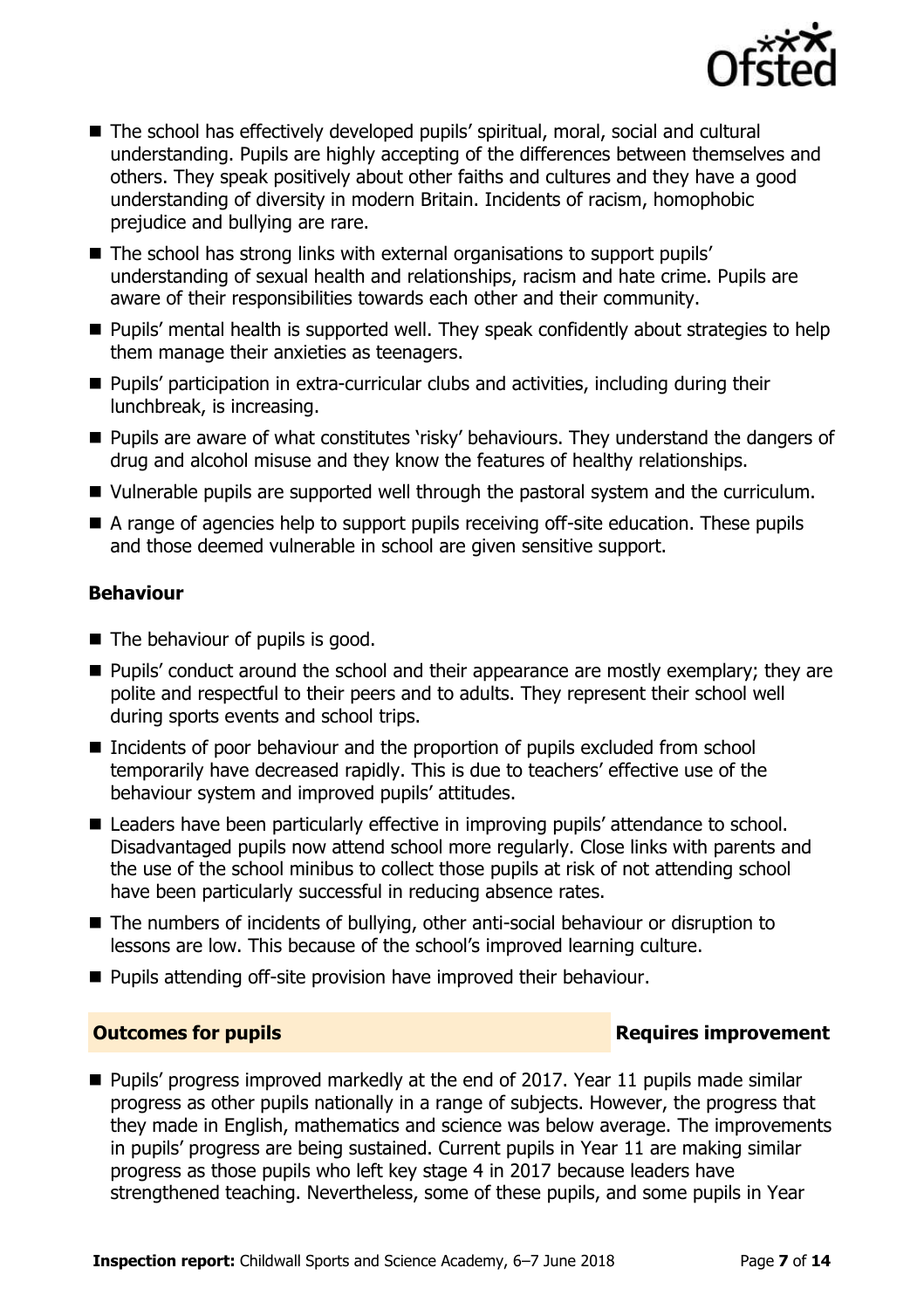

10, have not had enough time to benefit from the renewed and better teaching practice that is now evident in many subject departments. Consequently, these pupils still have some gaps in their learning.

- Pupils' attainment, by the end of Year 11, also improved in 13 out of 17 subjects in 2017. The proportion of pupils achieving  $A^*$ —A grades increased, particularly in separate sciences. Pupils attained well in many subjects, including non-GCSE subjects, such as health and social care and construction. Pupils achieve particularly well in work-related information technology courses. However, pupils' overall attainment in English, mathematics and science was not as strong. It was below the national averages.
- Pupils in Year 10 are acquiring knowledge and skills more effectively, especially in mathematics, science and humanities, than in previous years. Over 70% of these pupils have already achieved their end-of-year target. Pupils studying separate sciences continue to make good progress, although the progress made by those pupils who are studying the combined sciences is not as consistently strong.
- $\blacksquare$  The progress of disadvantaged pupils in Year 11 also improved last year. Current school assessment information shows that progress and attainment for this group of pupils are improving further this academic year. Nonetheless, many of these pupils still have gaps in their learning due to a legacy of weaker teaching in the past.
- In 2017, pupils who have SEN and/or disabilities made poor progress by the end of key stage 4. Some pupils in that cohort had specific long-term medical issues which affected their attendance. Current pupils are making much better progress because leaders have strengthened the provision for them.
- Boys' progress across a range of subjects at key stage 4 is improving but they still lag behind girls, in some subjects by some distance, especially in Year 11. Boys are making much better progress in key stage 3.
- $\blacksquare$  The school has invested greatly in improving the curriculum in key stage 3. With this, and improved teaching and closer monitoring, pupils now make good progress across a range of subjects. Disadvantaged pupils often outperform others in many subjects.
- The more challenging curriculum pathway is promoting good progress for Year 7 pupils. However, the high levels of challenge that they receive is not sustained in Years 8 and 9.
- Pupils' attainment across a wide range of subjects is rising. The majority of pupils studying courses off site are acquiring good skills in the courses they are following. Many make good progress from their low starting points.
- **Pupils are rapidly improving their knowledge and skills in English, mathematics, science** and humanities subjects. The small number of pupils who study a modern foreign language achieve highly.
- There is a strong and improving reading culture in the school. Pupils with weak reading skills are supported well to improve. Pupils who start school with below-average reading ages catch up quickly to age-related reading scores. However, outcomes in writing across the school are variable.
- **Pupils who speak English as an additional language make good progress. This is due to** the close support that they receive.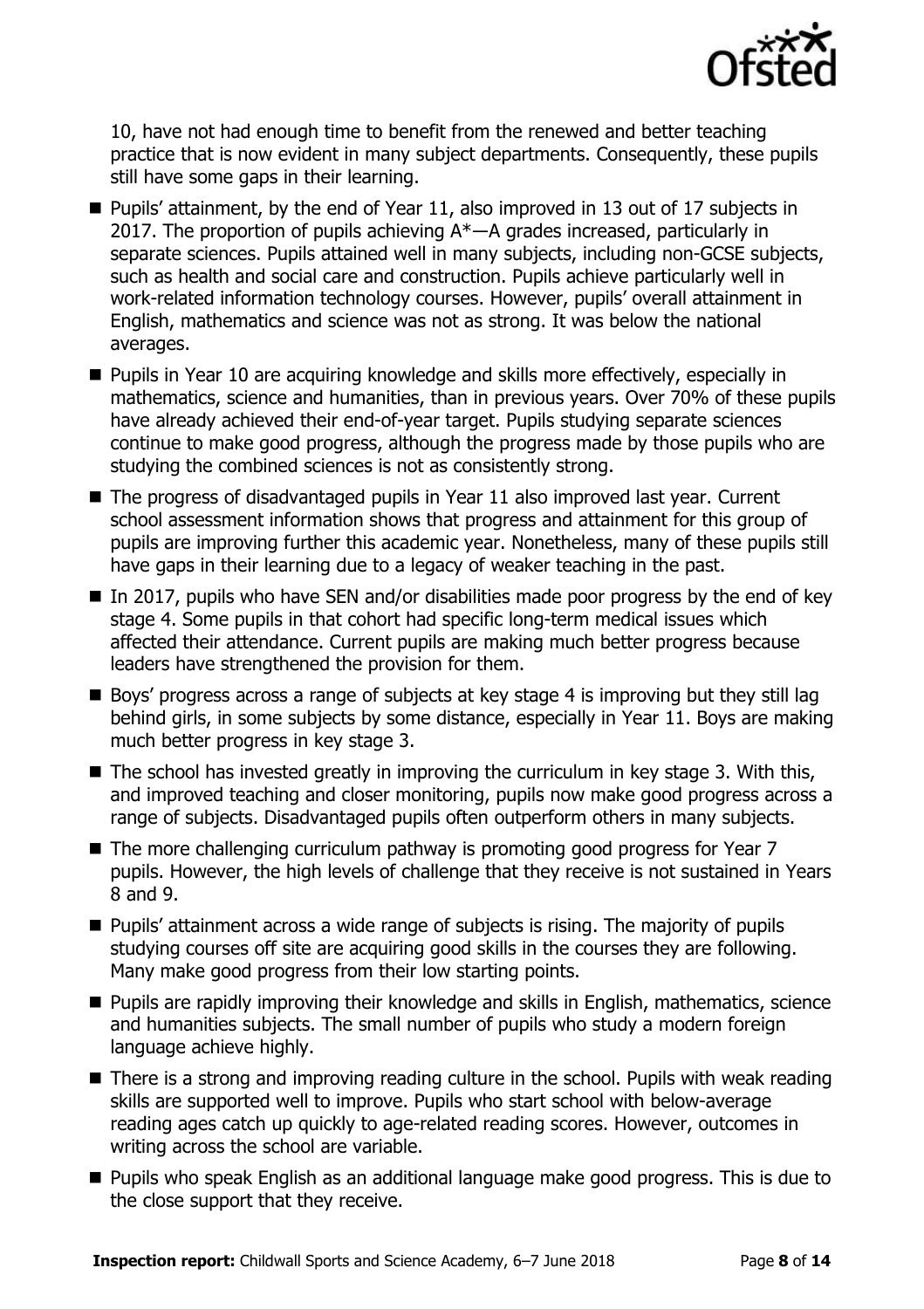

■ The proportion of pupils going on to appropriate post-16 education compares well to the national averages. Current pupils are better prepared for the next stage of their education than in previous years due to improved careers education, information, advice and guidance.

#### **16 to 19 study programmes Requires improvement**

- $\blacksquare$  The leadership of the sixth form is good. The unusual dip in performance in a few subjects last year has been swiftly addressed. Leaders have demonstrated that they have the capacity to address the few remaining weaker areas such as students' progress in their GCSE mathematics course. The sixth-form study programmes are planned and implemented well. As a result, students make good progress in a range of subjects. Most subjects achieve standards broadly in line with or above the national average.
- $\blacksquare$  In 2017, students overall did not make the progress the school expected of them. Students' progress in many of their A-level subjects was below average. Progress in three subjects (chemistry, film studies and sociology) were well below the national average. Students studying work-related courses made better progress. In addition, disadvantaged students did not make the progress they should have compared with other students nationally. Leaders have taken swift action to address weak subject performance. Students, including disadvantaged students currently, are making good progress across a range of subjects.
- In previous years, too many students, especially those who are of low ability, dropped out of the courses that they had started. Too many did not continue into Year 13 from Year 12. While this year fewer students than previously did not pursue their original course and the number of students staying on to Year 13 increased, student retention and course completion remain issues for the school.
- While students' attendance to school has improved compared with previous years, it is still not high enough.
- Students re-sitting their GCSE mathematics qualification do not make the progress that they should. In 2017, students made significantly below-average progress. This year, more students than previously have made good progress, but some remain stuck. While strong plans are in place to address this issue, it rightly remains a key focus for improvement for leaders. In contrast, those students who are studying for their English GCSE examination make good progress from their starting points.
- Current students studying work-related courses and level 2 courses make good progress. Teaching in these subjects is mostly good. Students enjoy learning in the sixth form. They benefit from small classes, and close and strong relationships with teachers. They conduct themselves impeccably around the school and act as good role models to younger pupils.
- The vast majority of teaching is good in the academic subjects. Teaching in a few subjects requires improvement, as work is not consistently matched to students' needs.
- The school invests a great deal into developing students' wider enrichment education. Students speak positively about their volunteering work in the community as well as in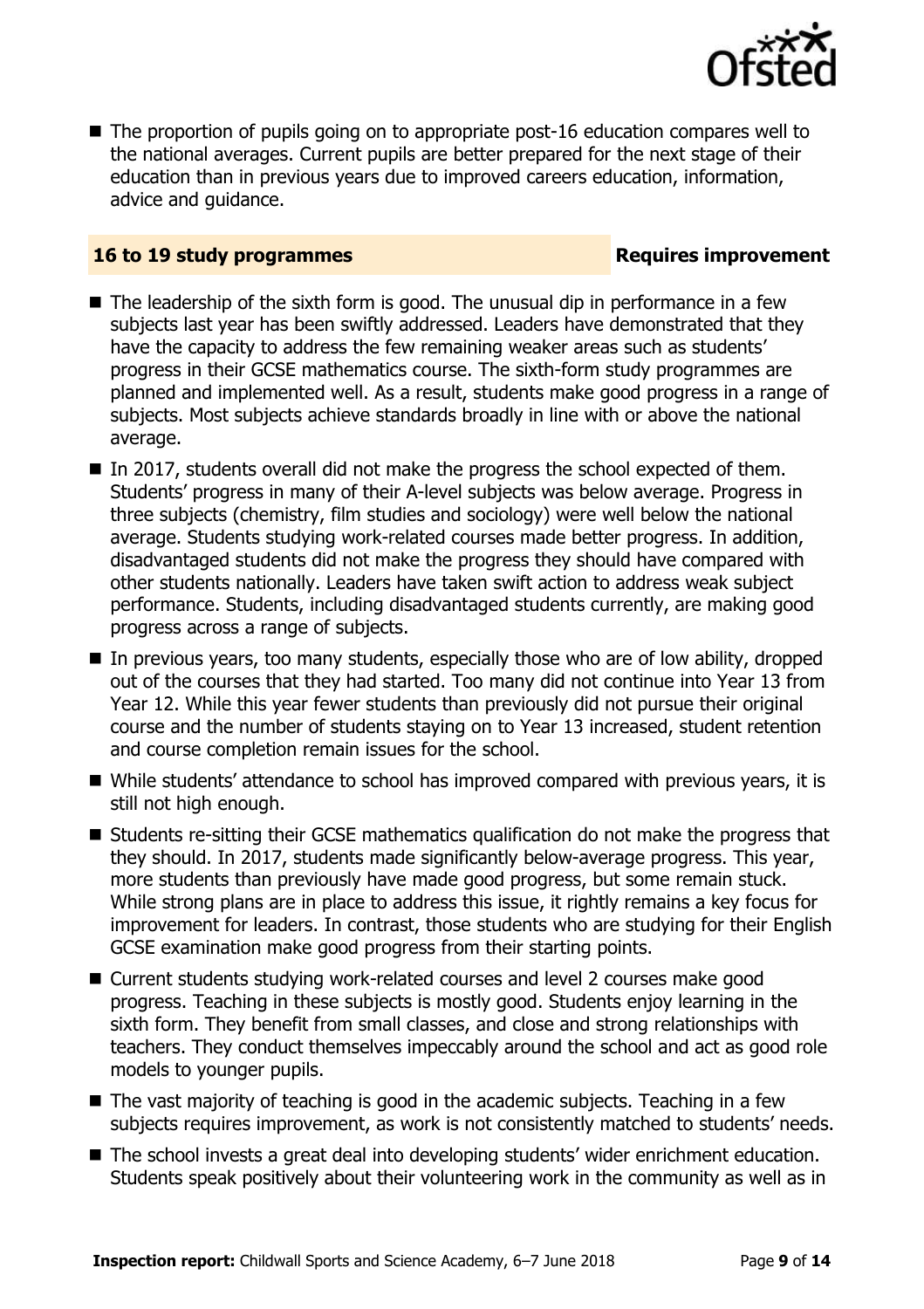

the main school, such as helping younger pupils to read. All students undertake work experience.

- Students have a wide range of opportunities to visit universities and training colleges. The careers adviser has provided valuable careers education, information, advice and guidance to students. Last year, all students who applied to university were successful. Many students took up employment or apprenticeship places. The proportion of students not in education, training or employment is low.
- Students are provided with excellent pastoral care and guidance. They are kept safe and they are prepared well for the risks and experiences they may face as they enter adulthood. They have good strategies to support their mental health. They understand the dangers of extremist ideologies. The school has prepared them well for life in modern society.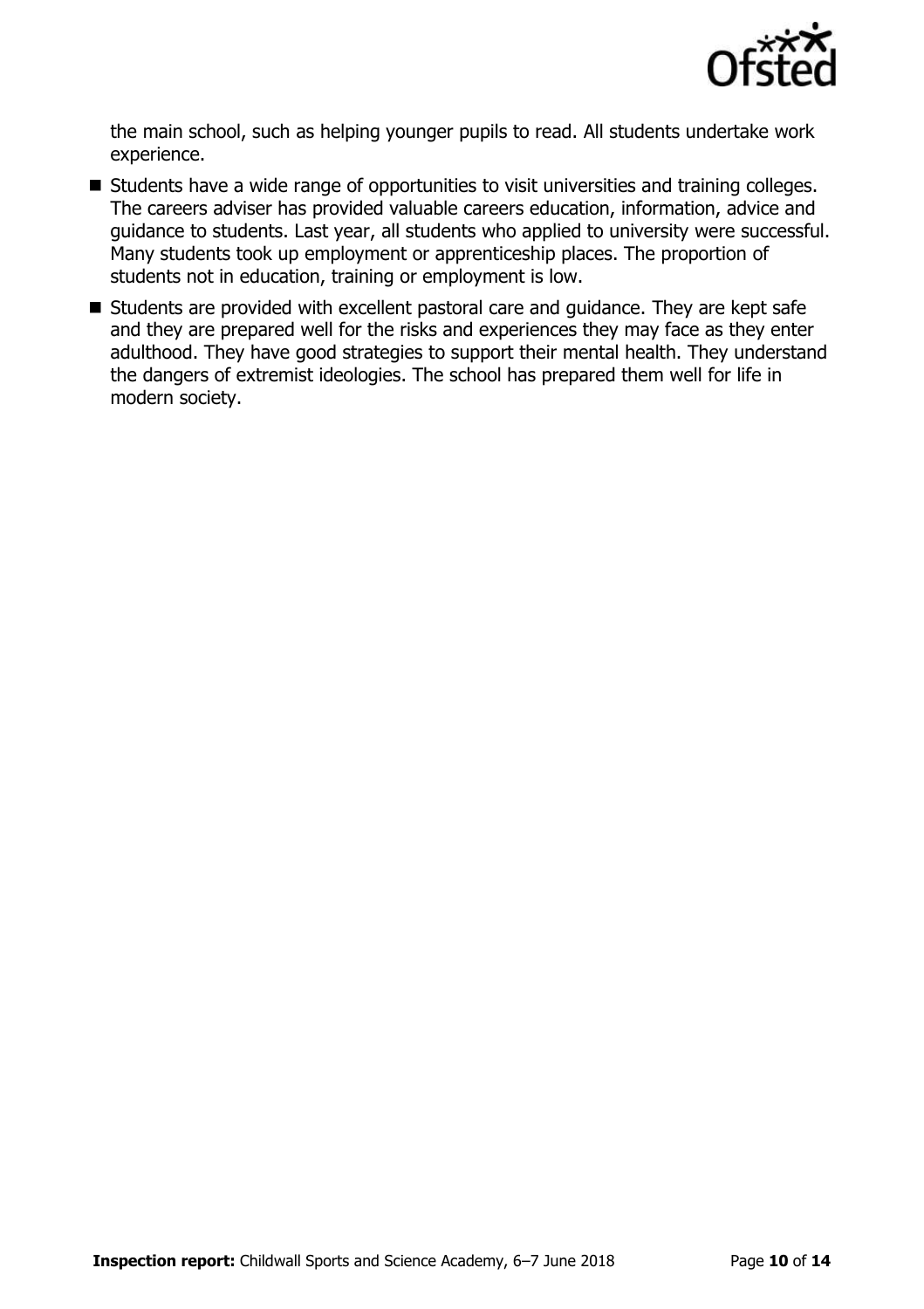

# **School details**

| Unique reference number | 138787    |
|-------------------------|-----------|
| Local authority         | Liverpool |
| Inspection number       | 10045876  |

This inspection of the school was carried out under section 5 of the Education Act 2005.

| Type of school                                           | Secondary comprehensive    |
|----------------------------------------------------------|----------------------------|
| School category                                          | Academy sponsor-led        |
| Age range of pupils                                      | 11 to 18                   |
| Gender of pupils                                         | Mixed                      |
| Gender of pupils in 16 to 19 study<br>programmes         | Mixed                      |
| Number of pupils on the school roll                      | 818                        |
| Of which, number on roll in 16 to 19 study<br>programmes | 140                        |
| Appropriate authority                                    | Board of trustees          |
| Chair                                                    | Dr Sandra Hiett            |
| <b>Headteacher</b>                                       | James Kerfoot              |
| Telephone number                                         | 0151 722 1561              |
| Website                                                  | www.childwallssa.org       |
| Email address                                            | contactus@childwallssa.org |
| Date of previous inspection                              | 17-18 May 2016             |

### **Information about this school**

- The school is a smaller than an average-sized secondary school. The number of students in the sixth form is smaller than average.
- $\blacksquare$  The school is part of the Lydiate Learning Trust.
- The make-up of the staff has changed by approximately 20% since the last inspection.
- The proportion of pupils eligible for pupil premium support is double the national average.
- The proportion of pupils who have SEN and/or disabilities is higher than the national average, including in the sixth form. The proportion of pupils who have an education,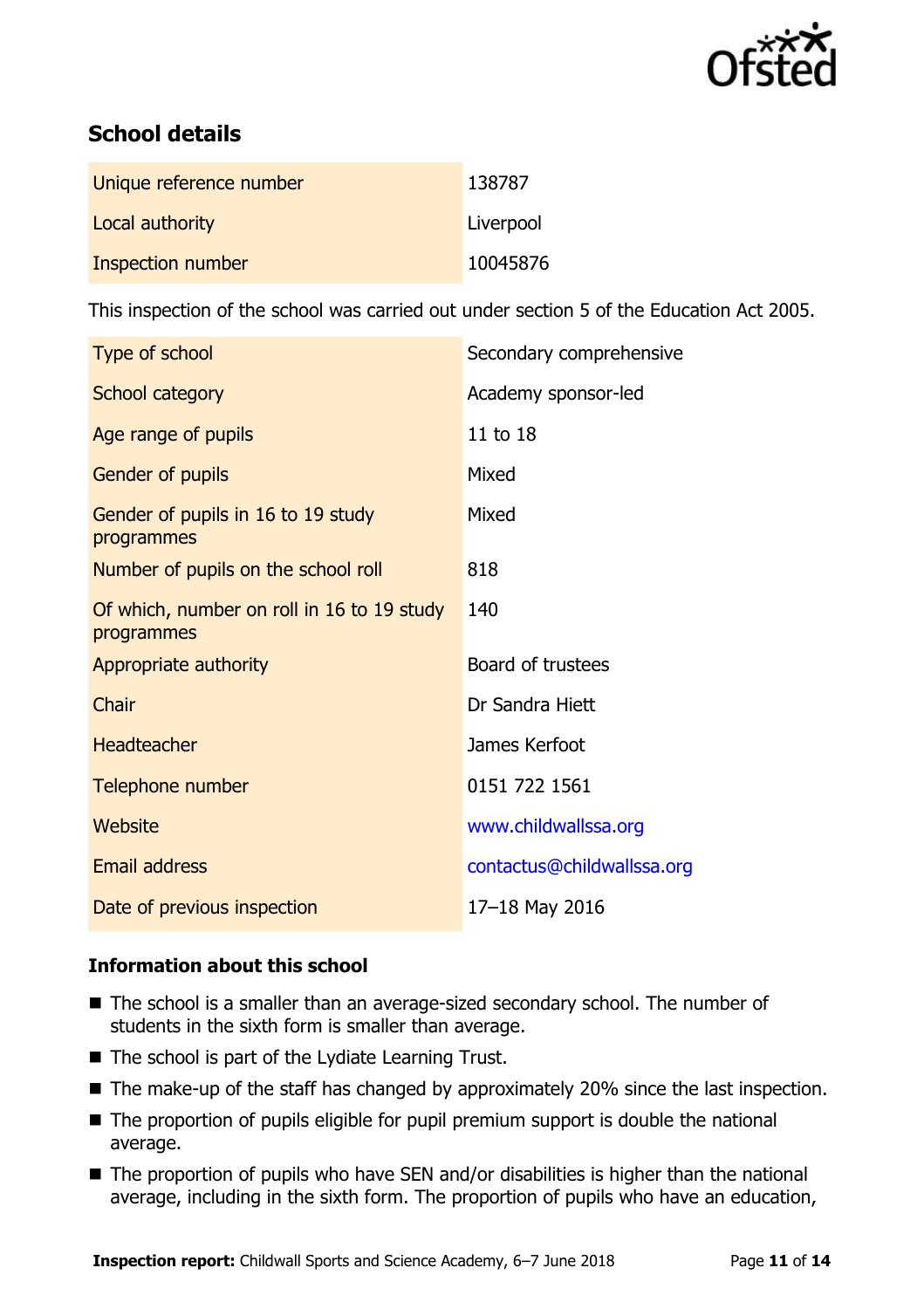

health and care plan is much lower than the national average. The school is without a special educational needs coordinator due to long-term absence.

- The proportion of pupils who speak English as an additional language is higher than the national average.
- **Pupils typically enter the school with attainment in English and mathematics that is** significantly below the national average.
- The school meets the government's current floor standards, which set out the minimum expectations for pupils' attainment and progress in English and mathematics.
- The school has received additional support from Deyes High School. The chief executive is a local leader of education.
- There are 12 pupils who attend alternative provision at Alder Centre for Education, New Heights High School (Netherley and Fazakerley), Active TT and Everton Free School.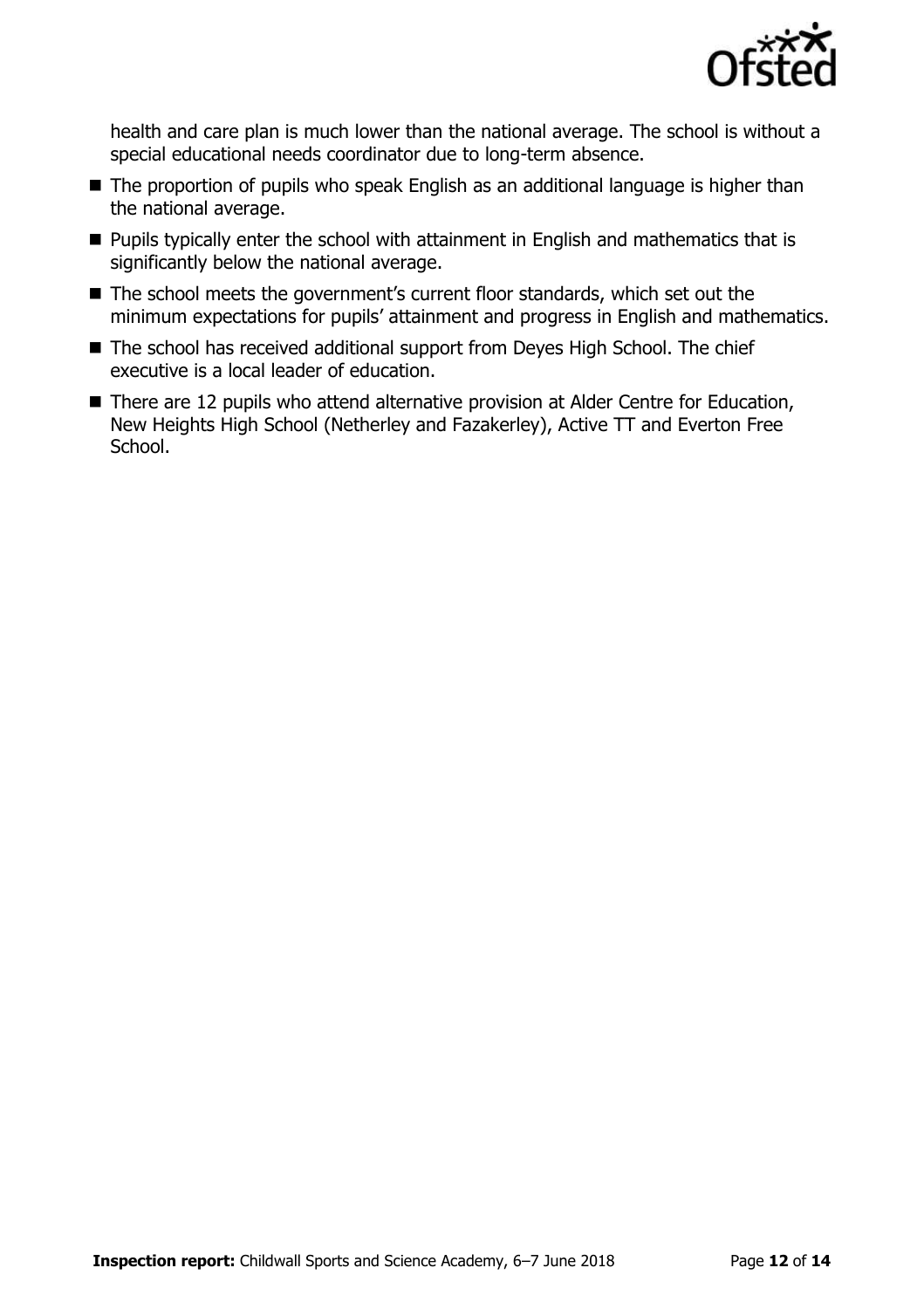

# **Information about this inspection**

- Inspectors observed learning in all faculty areas and in all key stages. Inspectors also examined pupils' workbooks and spoke to pupils in lessons. Most observations were carried out jointly with senior leaders.
- Inspectors spoke with a range of school leaders, including the headteacher and senior leaders, subject leaders for English, mathematics, science and humanities, the leader of the sixth form, the current administrator for special educational needs, the designated safeguarding leader and the school bursar.
- The lead inspector met with members of the local governing body, the chief executive officer of the trust, the trust's school improvement director and a school improvement adviser.
- **Inspectors spoke formally with a selection of pupils from each key stage, including** students in the sixth form.
- Inspectors spoke with parents and reviewed 64 responses to the Ofsted online survey, Parent View, and 22 free-text comments. Inspectors considered 42 staff responses to the staff survey. No pupils completed the online questionnaire.

#### **Inspection team**

| Zarina Connolly, lead inspector | Ofsted Inspector        |
|---------------------------------|-------------------------|
| <b>Tim Long</b>                 | Ofsted Inspector        |
| <b>Alyson Middlemass</b>        | Ofsted Inspector        |
| <b>Deborah Bailey</b>           | <b>Ofsted Inspector</b> |